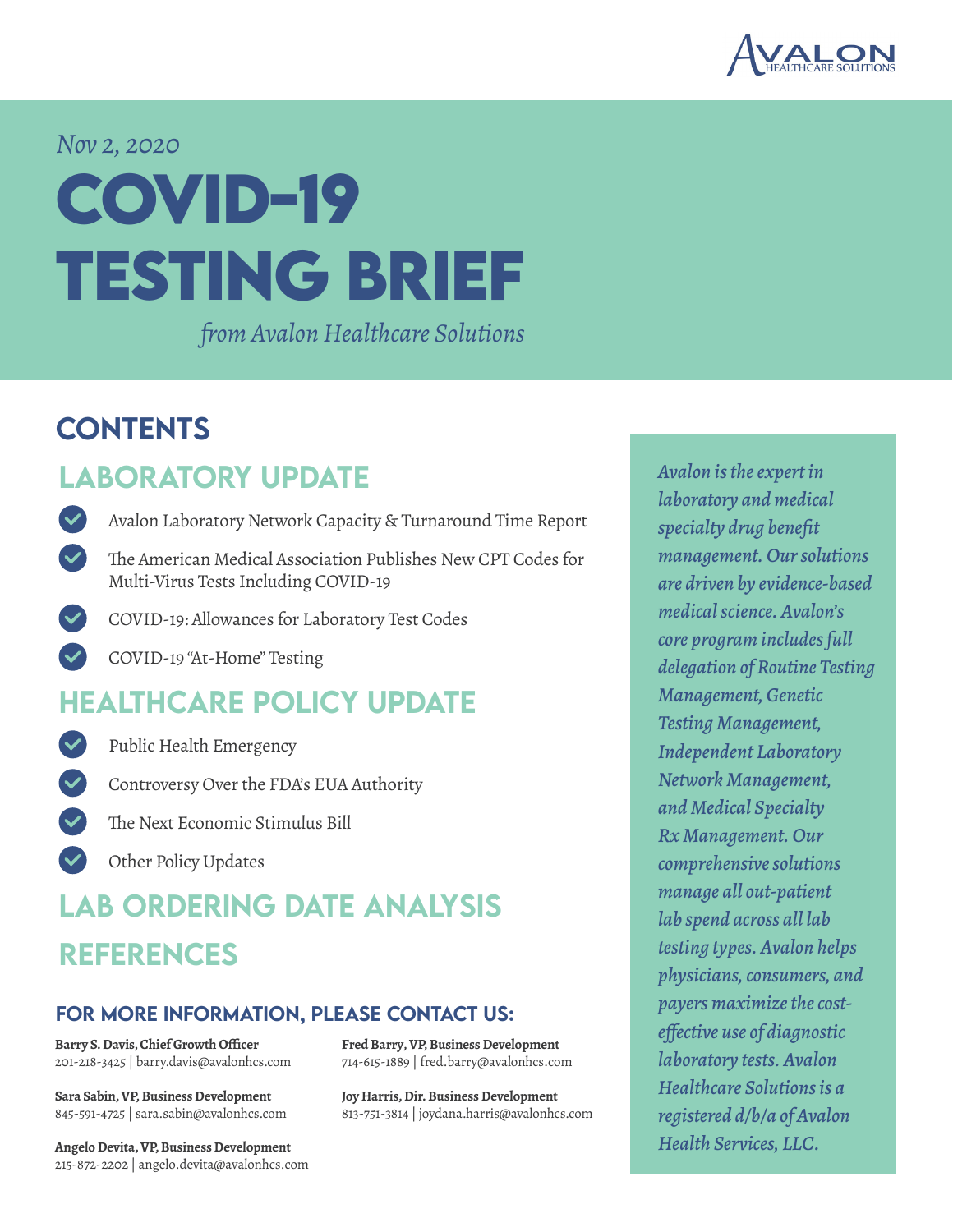# <span id="page-1-0"></span>Laboratory Update

### Avalon Laboratory Network Capacity & Turnaround Time Report

- • The current capacity of the Avalon for COVID-19 RT-PCR testing is > 750,000 tests/day
- • Nationally there are approximately 1 million COVID-19 tests performed each day
- • Turnaround time for all labs is less than 2 days and most labs report excess capacity

| <b>LAB</b>                         | <b>HEALTHPLAN</b> | $RT-$<br><b>PCR</b><br>Y/N | <b>MULTIPLE</b><br><b>PLATFORMS</b> | <b>CAPACITY</b><br>(PER DAY) | <b>TAT</b>           | <b>ANTIBODY</b><br><b>TESTING</b><br>Y/N | <b>FDA</b><br><b>EUA</b> | <b>CAPACITY</b><br>(PER DAY) | <b>TAT</b> |
|------------------------------------|-------------------|----------------------------|-------------------------------------|------------------------------|----------------------|------------------------------------------|--------------------------|------------------------------|------------|
| LabCorp                            | SC, NC            | $\mathbf Y$                | $\mathbf Y$                         | 200,000                      | 1-2 days             | $\mathbf Y$                              | $\mathbf Y$              | 300,000                      | 1-3 days   |
| Quest                              | SC, NC, CBC, VT   | $\mathbf Y$                | Y                                   | 200,000                      | 1-2 days             | $\mathbf Y$                              | Y                        | 200,000                      | 1-2 days   |
| BioReference                       | SC, NC, CBC, VT   | $\mathbf Y$                | $\mathbf Y$                         | 70,000                       | 1 day                | $\mathbf Y$                              | Y                        | 260,000                      | 3 days     |
| Premier Medical Lab                | SC                | $\mathbf Y$                | $\mathbf Y$                         | 50,000                       | 1-2 days             | $\mathbf Y$                              | $\mathbf Y$              | 50,000                       | 1-2 days   |
| GenetWorx                          | SC, NC            | Y                          | Y                                   | 40,000                       | 2 days               | Y                                        |                          | 1,000                        | 1 day      |
| Mako Medical Lab                   | SC, NC            | $\mathbf Y$                | Y                                   | 35,000                       | 1-2 days             | Y                                        | Y                        | 20,000                       | 1 day      |
| Eurofins-Diatherix                 | SC, NC, CBC, VT   | $\mathbf Y$                | $\mathbf N$                         | 30,000                       | 1-2 days             | $\mathbf Y$                              | $\mathbf Y$              | 15,000                       | 2-4 days   |
| AIT (American<br>Institute of Tox) | SC, NC, CBC       | Y                          | $\mathbf Y$                         | 20,000                       | 1-2 days             | N                                        | $\mathbf Y$              | 15,000                       | 1-2 days   |
| Sonic-CPL                          | SC                | Y                          | $\mathbf Y$                         | 20,000                       | 1-3 days             | $\mathbf Y$                              | $\mathbf Y$              | 100,000                      | 1 day      |
| Genesis DX (DNA<br>Analytical)     | CBC               | $\mathbf Y$                | $\mathbf Y$                         | 16,000                       | 1-2 days             | ${\bf N}$                                |                          |                              |            |
| MDL(Medical<br>Diagnostic Lab)     | SC, NC, CBC, VT   | Y                          | ${\bf N}$                           | 12,000                       | 2-3 days             | Y                                        | Y                        | 1,000                        | 3 days     |
| LabTech                            | SC, NC            | $\mathbf Y$                | $\mathbf Y$                         | 10,000                       | 2 days               | $\mathbf Y$                              | y                        | 3,000                        | 1 day      |
| Aegis                              | SC, NC, CBC, VT   | $\mathbf Y$                | $\mathbf Y$                         | 10,000                       | 2 days               | $\mathbf Y$                              | N                        | 10,000                       | 1 day      |
| AccuReference                      | CBC               | $\mathbf Y$                | N                                   | 10,000                       | 2 days               | Y                                        | Y                        | 4,000                        | 2 days     |
| PathGroup                          | <b>NC</b>         | $\mathbf Y$                | Y                                   | 8,000                        | 2-3 days             | Y                                        | Y                        | 1000                         | 1 day      |
| Luxor                              | $\cal{SC}$        | $\mathbf Y$                | $\mathbf Y$                         | 5,000                        | 1 day                | $\mathbf Y$                              | Y                        | 1,000                        | 1-2 days   |
| Transplant<br>Genomics             | CBC               | $\mathbf Y$                | ${\bf N}$                           | 5,000                        | 1-2 days             | $\mathbf Y$                              | $\mathbf Y$              |                              | 1 day      |
| Neogenomics                        | SC, NC, CBC, VT   | $\mathbf Y$                | $\rm Y$                             | 5,000                        | $_{1\text{-}4}$ days | $\rm N$                                  |                          | $\rm NA$                     |            |
| Precision Genetics                 | SC, NC            | Y                          | $\mathbf N$                         | 4,000                        | 1-2 days             | $\mathbf Y$                              | Y                        | 1250                         | 2-4 days   |
| <b>BAKO</b>                        | SC, NC, CBC, VT   | Y                          | $\rm N$                             | 2,500                        | 1-2 days             | $\mathbf N$                              |                          | $\rm NA$                     |            |
| Radeas                             | SC, NC            | Y                          | $\mathbf Y$                         | 2,400                        | 1-2 days             | $\mathbf Y$                              | $\mathbf Y$              | 4,000                        | 1 day      |
| Wake Medical Lab<br>Consultants    | $\rm NC$          | $\mathbf Y$                | $\mathbf Y$                         | 1,500                        | 1 day                | $\mathbf Y$                              | $\mathbf Y$              | 4,800                        | 1 day      |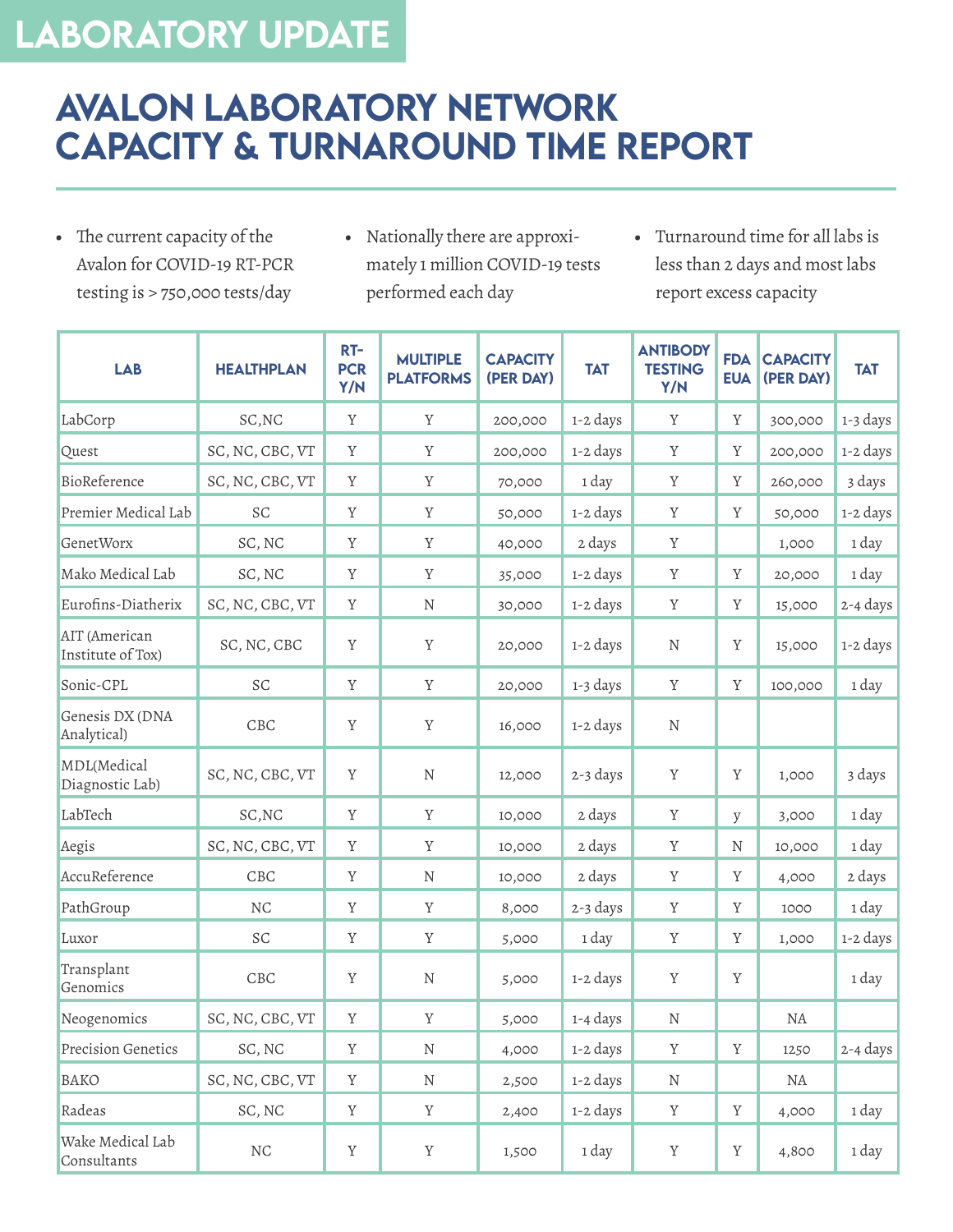### <span id="page-2-0"></span>The American Medical Association Publishes New CPT Codes for Multi-Virus Tests Including COVID-19

On October 7, 2020, the American Medical Association (AMA) released new CPT codes that describe multi-virus panels for the concomitant detection of COVID-19, influenza types A and B and the syncytial respiratory virus. In addition, the CPT Editorial Board revised the description for CPT code 87426 (antigen) and created a new CPT code, 87811. The following are the long descriptors for these codes as published by the AMA:

| 87636 | Infectious agent detection by nucleic acid (DNA or RNA); severe acute respiratory syndrome coronavirus 2 (SARS-<br>CoV-2) (Coronavirus disease [COVID-19]) and influenza virus types A and B, multiplex amplified probe technique                                                                                                                                                                          |  |  |  |  |  |  |
|-------|------------------------------------------------------------------------------------------------------------------------------------------------------------------------------------------------------------------------------------------------------------------------------------------------------------------------------------------------------------------------------------------------------------|--|--|--|--|--|--|
| 87637 | Infectious agent detection by nucleic acid (DNA or RNA); severe acute respiratory syndrome coronavirus 2<br>(SARS-CoV-2) (Coronavirus disease [COVID-19]), influenza virus types A and B, and respiratory syncytial virus,<br>multiplex amplified probe technique                                                                                                                                          |  |  |  |  |  |  |
| 87426 | The CPT Editorial Panel also revised CPT codes ranging from 87301 to 87430 by removing the undefined term<br>"multi step method" from code descriptors. The revision clarifies the proper reporting for antigen tests that are read<br>by a machine, as compared to those which can be visually interpreted without a machine. This revision affects the<br>newly developed descriptor for CPT code 87426. |  |  |  |  |  |  |
| 87811 | Infectious agent antigen detection by immunoassay technique, (eg, enzyme immunoassay [EIA], enzyme-linked<br>immunosorbent assay [ELISA], fluorescence immunoassay [FIA], immunochemiluminometric assay [IMCA])<br>qualitative or semiquantitative; severe acute respiratory syndrome coronavirus (eg, SARS-CoV, SARS-CoV-2<br>$[COVID-19]$ ).                                                             |  |  |  |  |  |  |
|       | In accordance with the above revision, the CPT Editorial Panel approved a new category I code, 87811, to report<br>infectious agent antigen detection by immunoassay with direct visual observation.                                                                                                                                                                                                       |  |  |  |  |  |  |
|       | Infectious agent antigen detection by immunoassay with direct optical (ie, visual) observation; severe acute<br>respiratory syndrome coronavirus 2 (SARS-CoV-2) (Coronavirus disease [COVID-19])                                                                                                                                                                                                           |  |  |  |  |  |  |

CMS allows the Medicare Administrative Contractors (MACs) to initially assign reimbursement for new codes. Avalon located the following reimbursement for COVID-19 testing on the First Coast Service Options (FCSO) website. FCSO is the MAC for jurisdiction N, which includes Florida, Puerto Rico and the U.S. Virgin Islands. Avalon does not recommend the use of this information in the pricing of testing for COVID-19. Instead, Avalon recommends each plan check with the MAC that provides Medicare administration forthe plan's marketplace.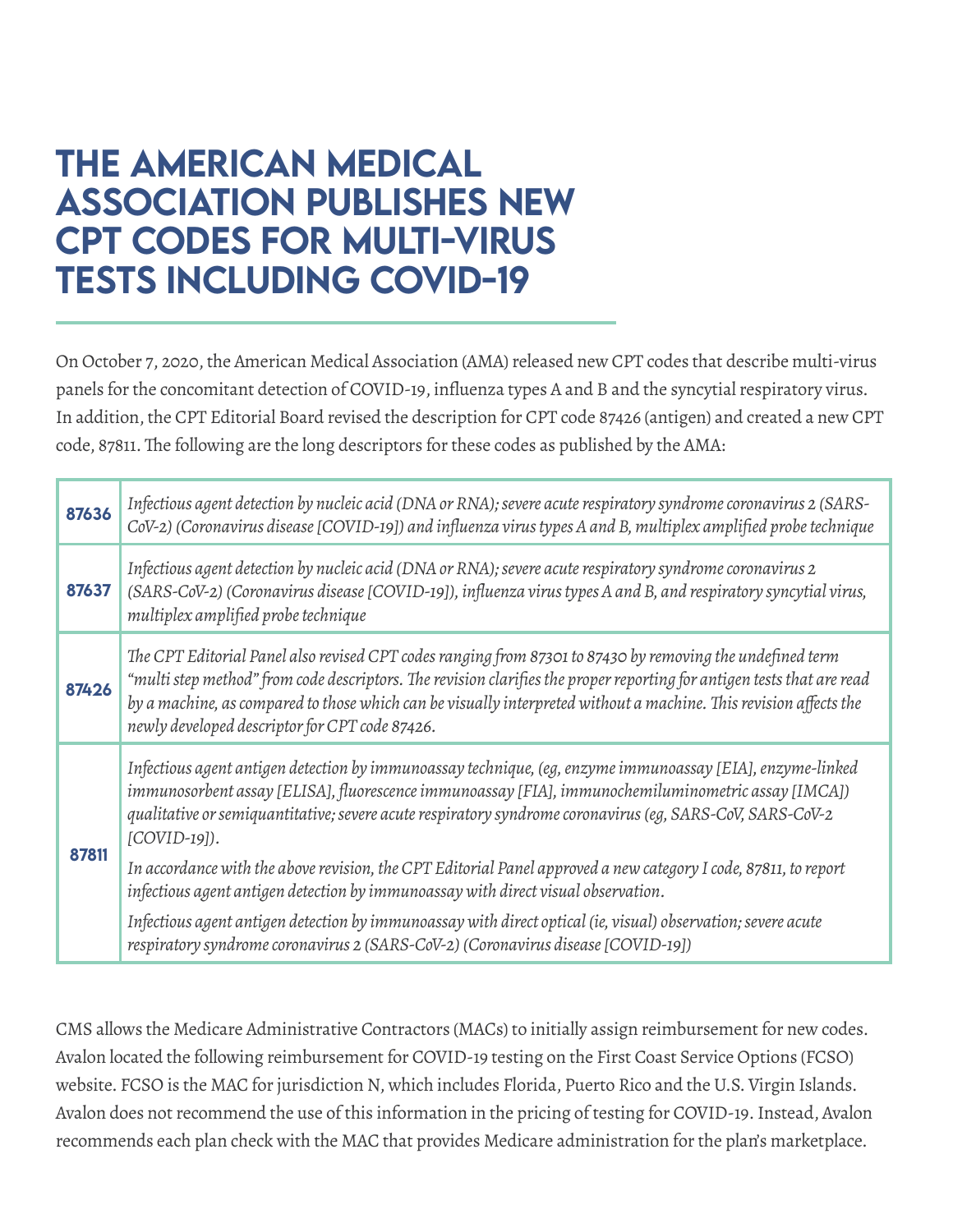### <span id="page-3-0"></span>COVID-19: Allowances for Laboratory Test Codes

CMS has established new codes for laboratory tests for COVID-19. CMS provided pricing for codes U0001 and U0002 but instructed MACs to develop the allowance

for the remaining codes. The codes and allowances are as follows:

| <b>CODE</b> | <b>ALLOWANCE</b> | <b>CODE</b> | <b>ALLOWANCE</b> | <b>CODE</b> | <b>ALLOWANCE</b> |
|-------------|------------------|-------------|------------------|-------------|------------------|
| U0001       | \$35.92          | 0225U       | \$416.78         | 86413       | \$42.13          |
| $U$ 0002    | \$51.31          | 0226U       | \$42.28          | 87426       | \$45.23          |
| U0003       | \$100.00         | 0240U       | \$142.63         | 87635       | \$51.31          |
| U0004       | \$100.00         | 0241U       | \$142.63         | 87636       | \$142.63         |
| O2O2U       | \$416.78         | 86408       | \$42.13          | 87637       | \$142.63         |
| 0223U       | \$416.78         | 86409       | \$105.33         | 87811       | \$41.38          |
| 0224U       | \$42.13          |             |                  |             |                  |

## COVID-19 "At-Home" Testing

Avalon has previously discussed the Emergency Use Authorization (EUA) by the FDA for COVID-19 home collection and subsequent testing. Since that time, several companies have received an EUA for this mode of testing.The companies listed below have been assigned an EUA for at home collection and subsequent testing by a qualified facility. Please note that some of the companies listed are manufacturers or distributors of the collection kit and the testing

kit.Qualified laboratories may purchase or may be authorized by these manufacturers to utilize their kits.Therefore, it is possible for qualified providers that are not listed here, to utilize this technology and potentially submit claims to the appropriate health plan. At present, there are no approved COVID-19 tests that allow a person to collect a sample and determine a result without the assistance of a qualified provider.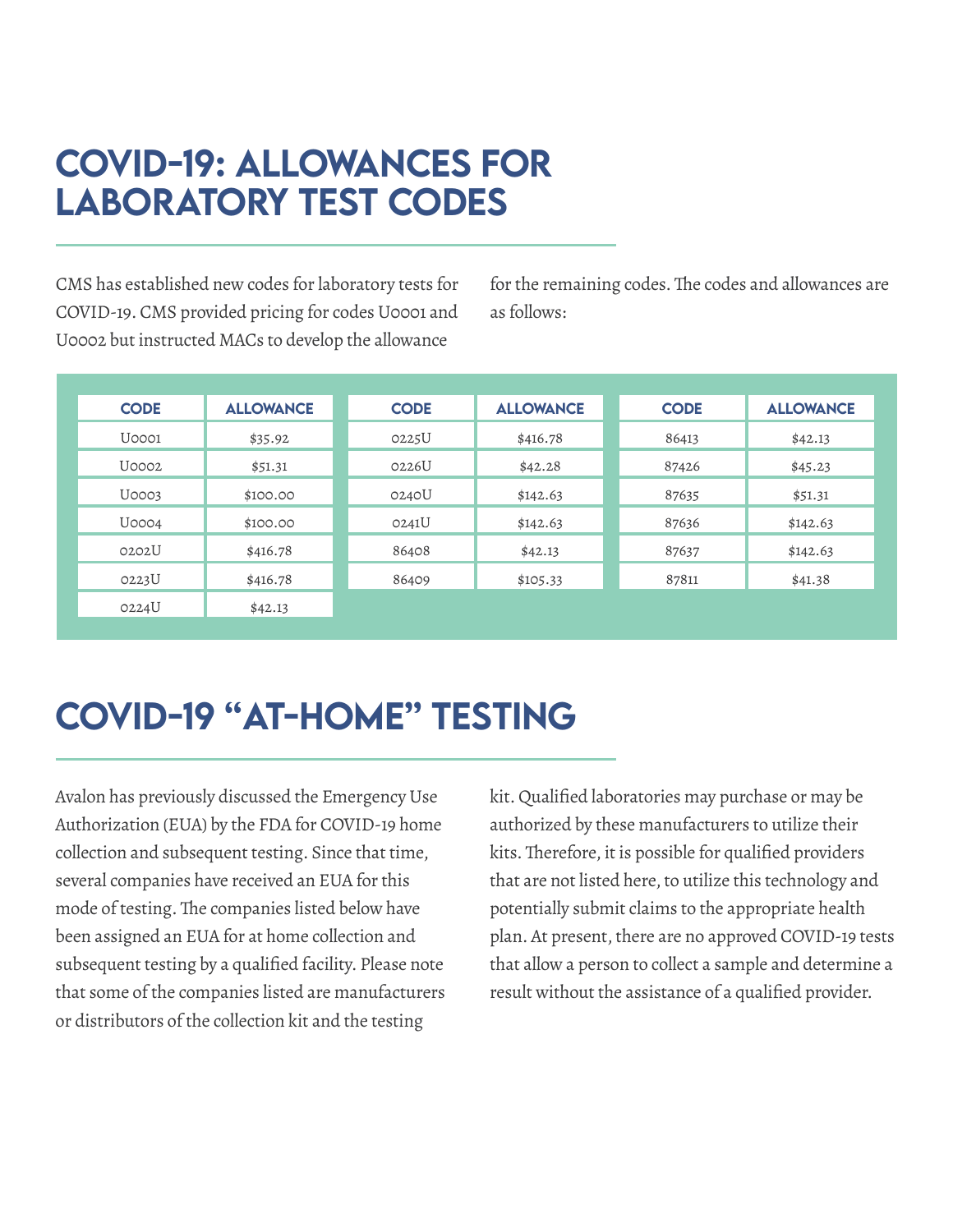#### <span id="page-4-0"></span>HOME COLLECTION KITS FOR COVID-19 TESTING: MANUFACTURERS AND PROVIDERS WITH EUA

| <b>COMPANY</b><br><b>NAME</b> | <b>TEST</b><br><b>TECHNOLOGY</b> | <b>DELIVERY</b><br><b>TYPE</b> |                                | <b>COMPANY</b><br><b>NAME</b>    | <b>TEST</b><br><b>TECHNOLOGY</b> | <b>DELIVERY</b><br><b>TYPE</b> |
|-------------------------------|----------------------------------|--------------------------------|--------------------------------|----------------------------------|----------------------------------|--------------------------------|
| ThermoFisher                  | RT-PCR                           | Manufacturer                   |                                | DxTerity Diagnostics             | RT-PCR                           | Lab Provider                   |
| Clinical Enterprise           | RT-PCR                           | Manufacturer                   |                                | QDx Pathology Services           | RT-PCR                           | Lab Provider                   |
| Eurofins Viracor              | RT-PCR                           | Lab Provider                   |                                | PrivaPath/                       | RT-PCR                           | Distributor                    |
| Color Genomics                | RT-LAMP                          | Lab Provider                   | Let'sGetChecked                |                                  |                                  |                                |
| Quest Diagnostics             | RT-PCR                           | Lab Provider                   |                                | Clinical Reference<br>Laboratory | RT-PCR                           | Lab Provider                   |
| Gravity Diagnostics           | RT-PCR                           | Lab Provider                   | Compass Laboratory<br>Services |                                  | RT-PCR                           | Lab Provider                   |
| Exact Science                 | RT-PCR                           | Lab Provider                   |                                |                                  |                                  |                                |
| LabCorp                       | RT-PCR                           | Lab Provider                   |                                | P <sub>23</sub> Labs             | RT-PCR                           | Lab Provider                   |
| Infinity BiologiX             | RT-PCR                           | Distributor                    |                                | Kroger Health                    | RT-PCR                           | Distributor                    |
| Kaiser KPMAS                  | RT-PCR                           | Provider                       |                                | Phosphorus Diagnostics           | RT-PCR                           | Lab Provider                   |
| Everlywell                    | RT-PCR                           | Distributor                    |                                | <b>Fulgent Genetics</b>          | RT-PCR                           | Lab Provider                   |

### healthcare policy Update

### Public Health Emergency

On October 2, 2020, HHS Secretary Alex Azar declared an additional 90-day extension of the Public Health Emergency (PHE) effective on October 23, 2020.<sup>1</sup> The announcement came three weeks before the prior emergency declaration was set to expire to allow stakeholders to plan for the continued flexibility of certain health care regulations through January 20, 2021-- which happens to fall on the inauguration day of the next president.

This is the third 90-day extension of the PHE.The expiration and renewal timelines are important to the healthcare industry and state governments because dozens of COVID-19-related emergency measures will sunset when the PHE expires.

Multiple temporary rules are in place under the PHE, such as requiring medical plans to cover COVID-19 diagnostic testing with no member cost-sharing obligation, Medicare and Medicaid blanket waivers, providing additional time to elect and pay COBRA premiums, and allowing Medicare beneficiaries to see their doctors via virtual visits from anywhere and on any device. Stakeholders should be aware that state governments may have separate timelines associated with state-governed policies, like professional licensure, Medicaid, and commercial insurance rules.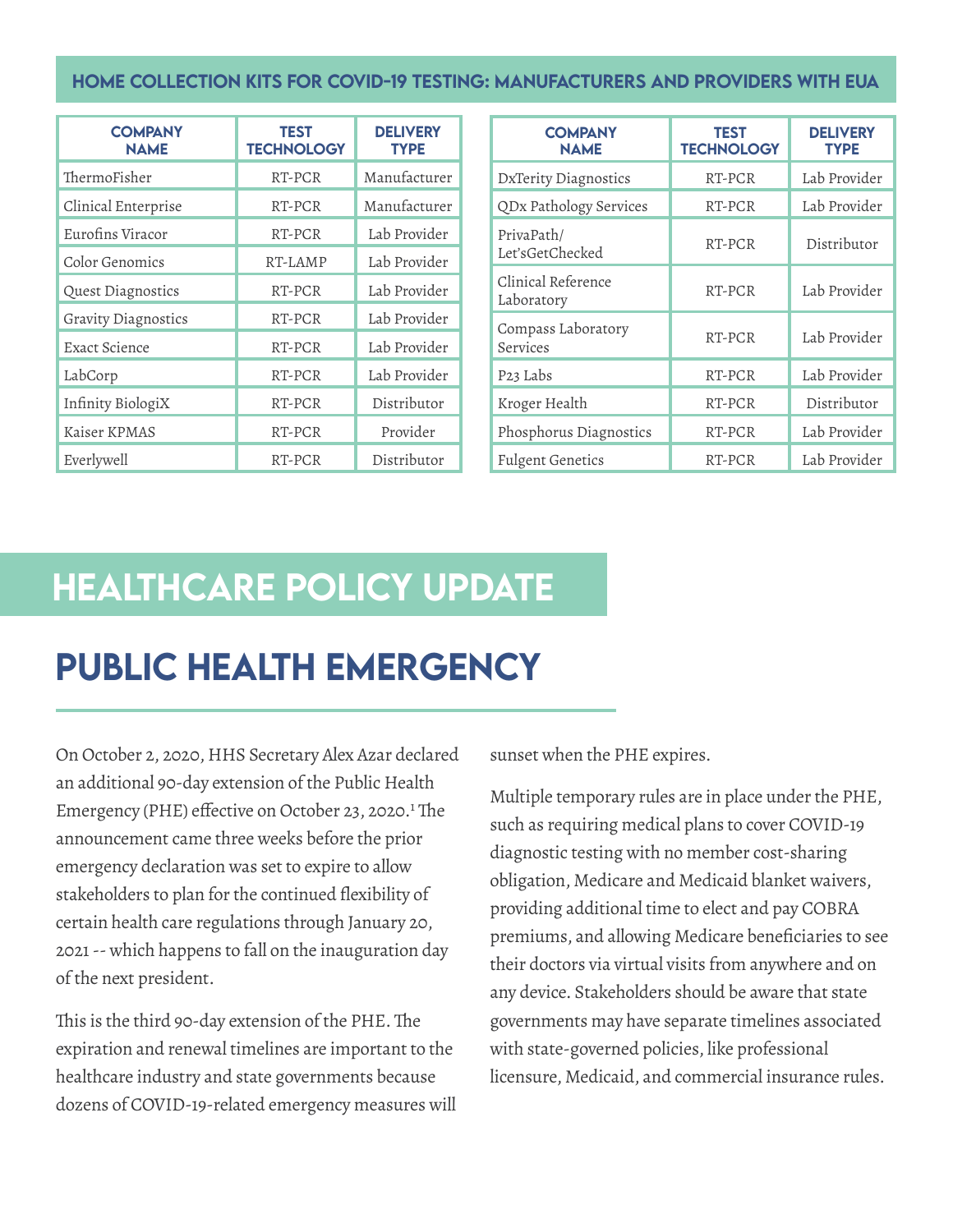### <span id="page-5-0"></span>**CONTROVERSY OVER** the FDA's EUA Authority

Exacerbated by the COVID-19 crisis, an ongoing and long-term controversy about the FDA's authority over laboratory-developed tests (LDTs) is complicating the lab testing market during a challenging time.

At the beginning of the pandemic, FDA announced it would oversee the new diagnostics that were quickly coming to market to serve the emergent need to diagnose the virus. HHS has since rescinded the FDA's authority, forcing laboratories to decide whether to voluntarily seek FDA's blessing for their LDTs. Because the FDA approval process grants labs liability protections during PHEs, the rescission is causing confusion for labs,<sup>2</sup> consternation among policymakers,<sup>3</sup> and will ultimately lead to legislative action by Congress.<sup>4</sup>

#### *FDA Authority of LDTs During PHEs*

During PHEs medical countermeasures (MCMs) may be needed to prevent or treat diseases or conditions caused by infectious disease threats, like the COVID-19 virus. MCMs are medical products such as drugs, vaccines, diagnostic tests, and other medical equipment and supplies, needed to respond to emergencies involving such threats.The FDA has traditionally used its EUA authority<sup>5</sup> to quickly expand the availability and use of MCMs needed during public health emergencies.

For years, the FDA has claimed that all in vitro diagnostic (IVD) tests are subject to its regulatory oversight, even as the FDA rarely enforced these requirements for lab-developed tests. When the

COVID-19 viral outbreak became a widespread crisis necessitating emergency measures, the FDA announced that every test marketed to screen for or diagnose COVID-19, including lab-developed tests (LDTs), must receive an EUA. In August, HHS rescinded the FDA's authority over LDTs.6

#### *PREP Act Immunity From Emergency Medical Countermeasures*

The Public Readiness and Emergency Preparedness (PREP)Act7 gives lab test providers broad immunity from liability claims during a PHE. Specifically, the PREP Act provides immunity "fromsuit and liability under federal and state law with respect to all claims for loss caused by, arising out of, relating to, or resulting from the administration to or use by an individual of a covered countermeasure" if the federal government has declared a public health emergency.<sup>8</sup> The PREP Act protection applies only to tests that have received an EUA.

On October 7, 2020, the FDA announced that it will no longer review COVID-related EUA submissions for LDTs.<sup>9</sup> Accordingly, clinical labs that are offering LDTs will not have any liability protection under the PREP Act that do not already have an EUA.

#### *Timeline of EUA-Related Events*

The following timeline highlights the sequence of major actions that created the current regulatory uncertainty about FDA oversight of LDTs.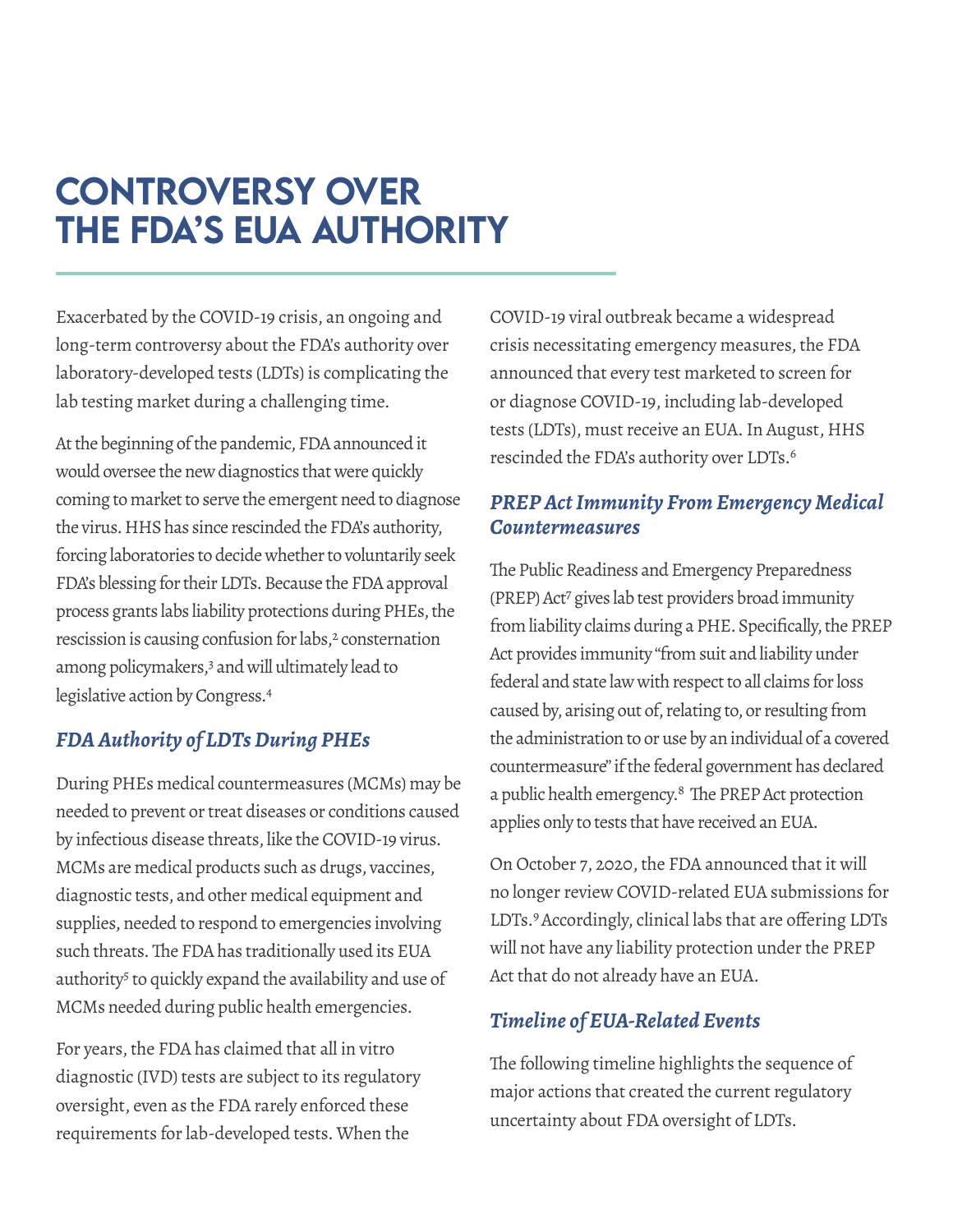<span id="page-6-0"></span>

| <b>JAN 31, 2020</b> | HHS issued a determination that a PHE exists (a prerequisite to enable the FDA to issue EUAs under Section<br>564 of the FD&C Act)                          |  |  |  |  |  |
|---------------------|-------------------------------------------------------------------------------------------------------------------------------------------------------------|--|--|--|--|--|
| FEB 4, 2020         | FDA issued a Notice of Declaration under the Public Readiness and Emergency Preparedness Act for medical<br>countermeasures against COVID-19                |  |  |  |  |  |
| FEB 29, 2020        | FDA issued guidance to allow labs who applied for emergency approval for tests to use them before the FDA<br>completed its review                           |  |  |  |  |  |
| <b>MARCH 2020</b>   | FDA expanded its February Guidance to commercial developers of LDTs; allowed states to oversee tests<br>developed by labs                                   |  |  |  |  |  |
| <b>APRIL 2020</b>   | FDA recalled faulty / inaccurate tests and began requiring scientific reviews; issues guidance about serology<br>tests; HHS issues PREP Act immunity notice |  |  |  |  |  |
| <b>MAY 2020</b>     | FDA releases EUA Template                                                                                                                                   |  |  |  |  |  |
| <b>JUNE 2020</b>    | HHS General Counsel sends memo to FDA questioning its authority to oversee LDTs                                                                             |  |  |  |  |  |
| <b>AUGUST 2020</b>  | HHS rescinds FDA authority over lab tests; declares that LDTs would not be subject to premarket review by the<br>FDA absent formal agency rulemaking        |  |  |  |  |  |
| <b>SEPT 2020</b>    | HHS issues FAQs on LDTs; FDA leaders author a New England Journal of Medicine article on EUA lessons<br>learned during the pandemic                         |  |  |  |  |  |
| <b>OCT 7, 2020</b>  | At a town hall and in an FAQ, FDA announced that it would no longer review voluntary submissions of<br>COVID-19 LDTs                                        |  |  |  |  |  |

### The Next Economic Stimulus Bill

The House Democratic leadership and the White House are reportedly close to reaching a coronavirus stimulus deal, but there will not be enough time to draft and vote on a bill prior to the election.<sup>10</sup>

Throughout the month of October, U.S. House Speaker Nancy Pelosi and Treasury Secretary Steven Mnuchin have been in earnest, last-ditch negotiations aimed at reaching an approximately \$2 trillion economic relief package.This follows months of back and forth since the House passed the \$3 trillion relief package in May 2020 -- the Health and Economic Recovery Omnibus Emergency Solutions Act or the "HEROES Act"<sup>11</sup> -- without bipartisan support and without any movement by the U.S. Senate on the bill.<sup>12</sup>

The lab testing issue has been a big part of the economic relief package negotiations.Speaker Pelosi noted that

Secretary Mnuchin agreed to a "provision on testing with 'minor' changes to the language" of the HEROES Act<sup>13</sup> -but the White House later made substantive changes.<sup>14</sup>

While it is unclear what the provisions will be in a final bill, the latest proposal<sup>15</sup> clarifies the scope of coverage requirements for COVID-19-related services, calling for health plans to pay for COVID-19 lab tests and related services regardless of medical necessity or provider approval. Specifically, Section 307 of the revised proposal states that group and individual market health plans are to provide coverage of items and services related to COVID-19 testing at no costsharing to the individual, regardless of:

- • why an individual sought such tests,
- • the nature of the clinical assessment that was associated with such tests,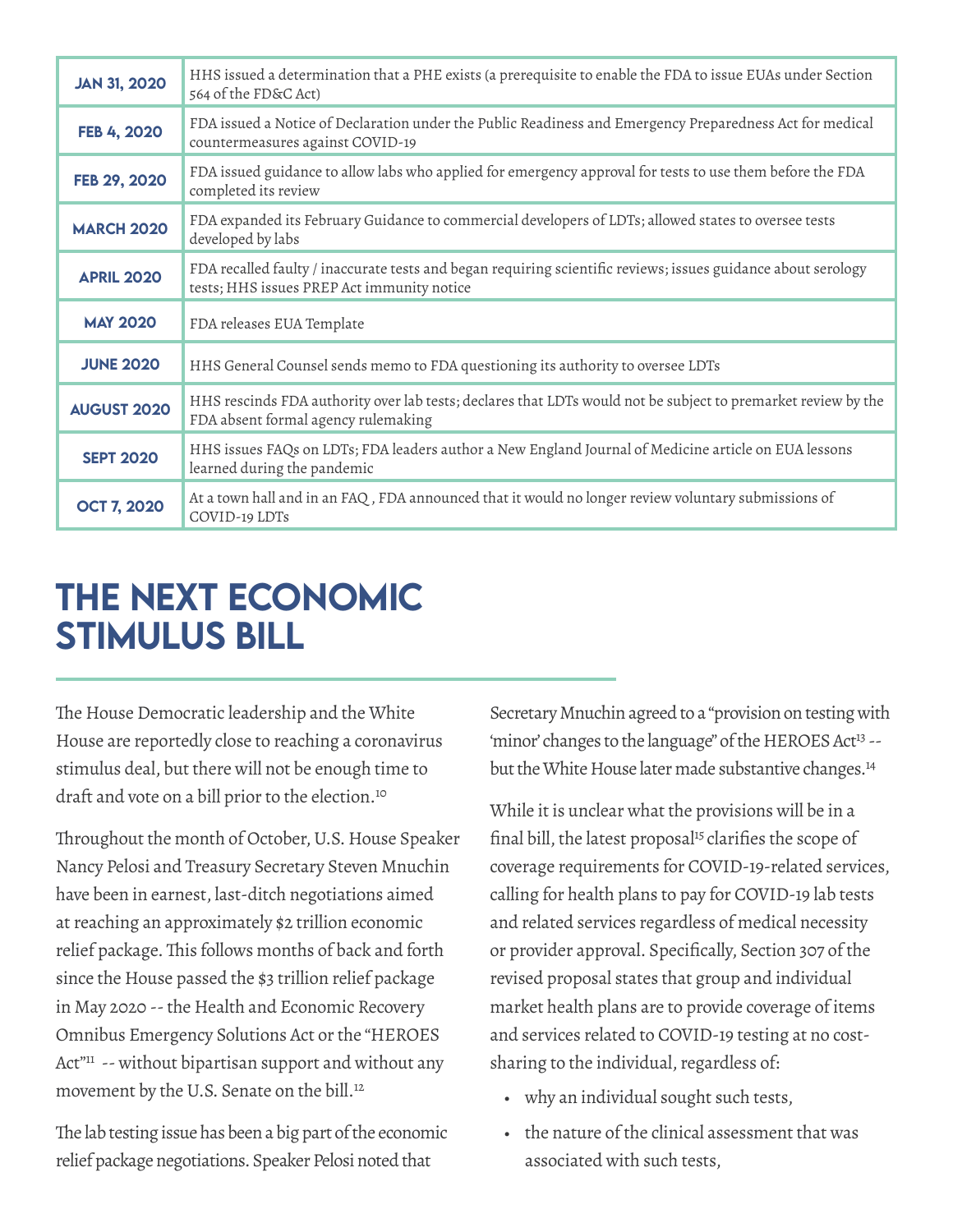- <span id="page-7-0"></span>• whether such individual was showing symptoms prior to being furnished such tests,
- whether or not such tests were ordered by a provider;
- the frequency with which such individual is furnished such tests, and
- any other review of the encounters or events that preceded or followed the furnishing of such tests.

The latest bill language also outlines a new lab test price transparency process.The goal is to publicly "name and shame" labs that request exorbitant reimbursement. Specifically, Section 309 of the revised proposal states that the HHS Secretary shall publish on the HHS website "the average cash price for each [lab test] ... and a comparison of such average cash price to the reimbursement rate under the Medicare program …and any cash prices ... that substantially exceed the average cash price for each such item or service and the name of each provider that charges such prices.''

Again, these provisions may change before all parties will agree to make this bill a law. It seems clear, however, that these items will be addressed in some form and that an economic stimulus package is inevitable.16

### Other Policy Updates

As of October 20, the FDA has authorized 282 tests under EUAs; including 220 molecular tests, 56 antibody tests, and 6 antigen tests.

On October 15, CMS announced that starting January 1, 2021, Medicare will pay \$100 to laboratories that complete high throughput COVID-19 diagnostic tests within two calendar days of the specimen being collected. Medicare will pay \$75 to labs that take longer than two days to complete the tests.

On October 15, the FDA published a guidance document that addresses biotin interference testing for in vitro diagnostic devices. The agency left the 2019 draft guidance largely unchanged.

On October 14, CDC published a new web page on COVID-19 point-of-care testing.

On October 13, the FDA issued guidance on flu tests to address the increased demand of molecular influenza and RSV tests during the pandemic.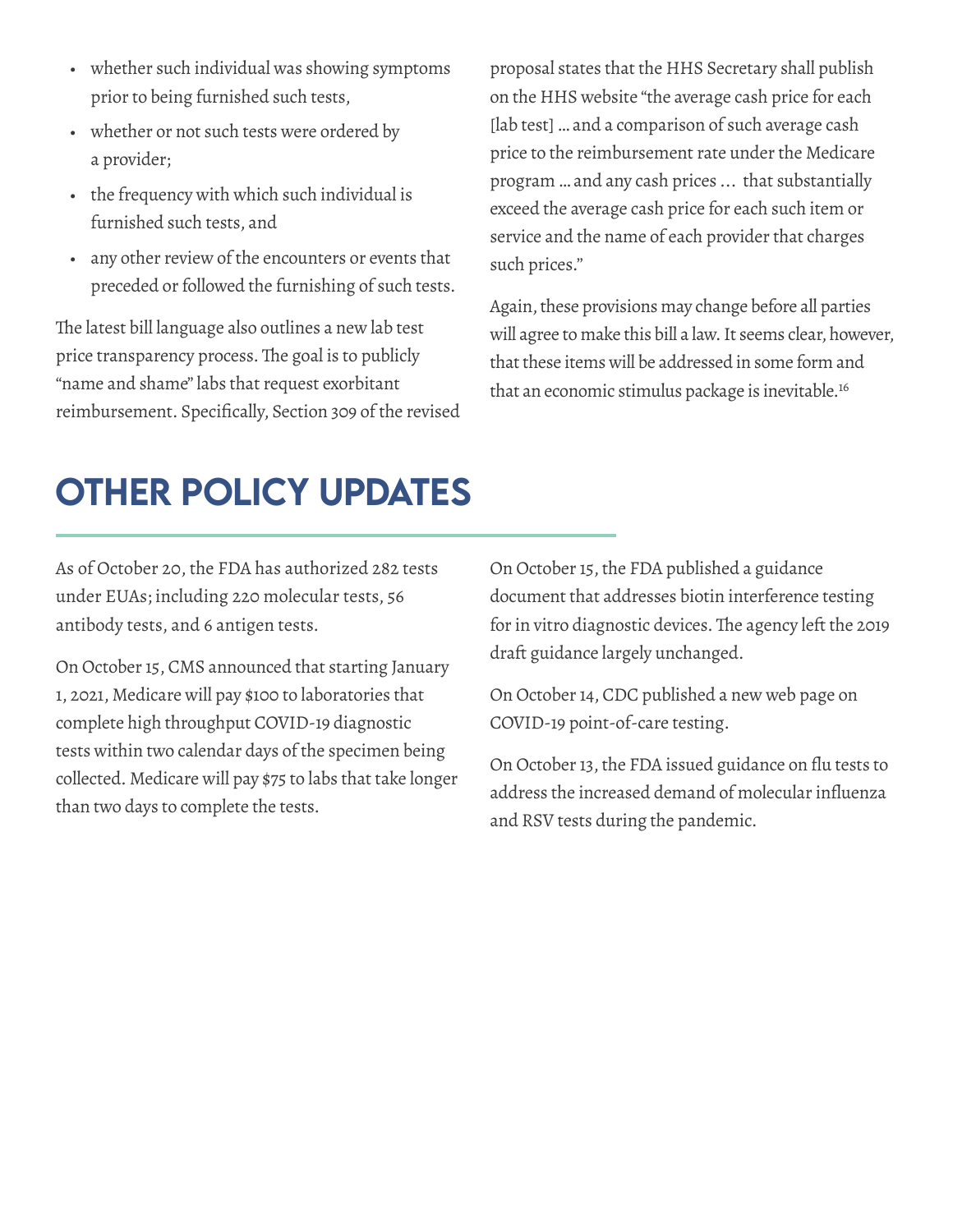### <span id="page-8-0"></span>lab ordering date analysis

The COVID-19 pandemic has resulted in a significant drop in laboratory testing. This is concerning as at least 70% of medical decisions rely on lab test results. Early on, providers, patients, and payers were confused over how to select the right type of test and when and who to test.There was also a lack of adequate testing capacity and a rapid increase in the number of laboratories providing testing services which added to the confusion.

For a claim composition analysis, four categories represented the different testing approached: PCR based tests (e.g.U0001,U0004 etc), antibody testing, COVID-19 testing included in a panel (e.g. other respiratory diseases and COVID-19 together), and antigen testing. Figure 1 below shows the percentage of claims each week relative to the peak claim volume by each category. Noticeably, antibody testing spiked in mid-June and has fallen since. Possible explanations include the providers holding claims until uncertainty around reimbursement by payers dissipates or a response to payers holding a negative coverage decision surrounding broad use of antibody testing.

PCR, the definitive 'gold standard' test for active COVID-19 infections, remains close to peak claim volume achieve in late July and represents 84% of all claims submitted to Avalon's clients. Antigen testing steadily increases starting in July and currently accounts for 2% of all COVID-19 claims.Infectious panels including COVID-19 are increasing but remain significantly behind antigen testing in collective volume.Overall, as shown on national testing rates, COVID-19 testing continues to grow in volume. These data cover insurance claim-based testing only.Government funded testing (e.g. drive through collection sites backed by state and local governments), while included in nationally reported volumes are not represented in these analyses.

| <b>TEST TYPE</b> | % OF CLAIMS |  |  |
|------------------|-------------|--|--|
| <b>PCR</b>       | 84%         |  |  |
| Antibody         | 14%         |  |  |
| Antigen          | 2%          |  |  |
| Panel + COVID    | 0%          |  |  |





**FIGURE 1:** Weekly claim volume percentage relative to weekly peak volume by test category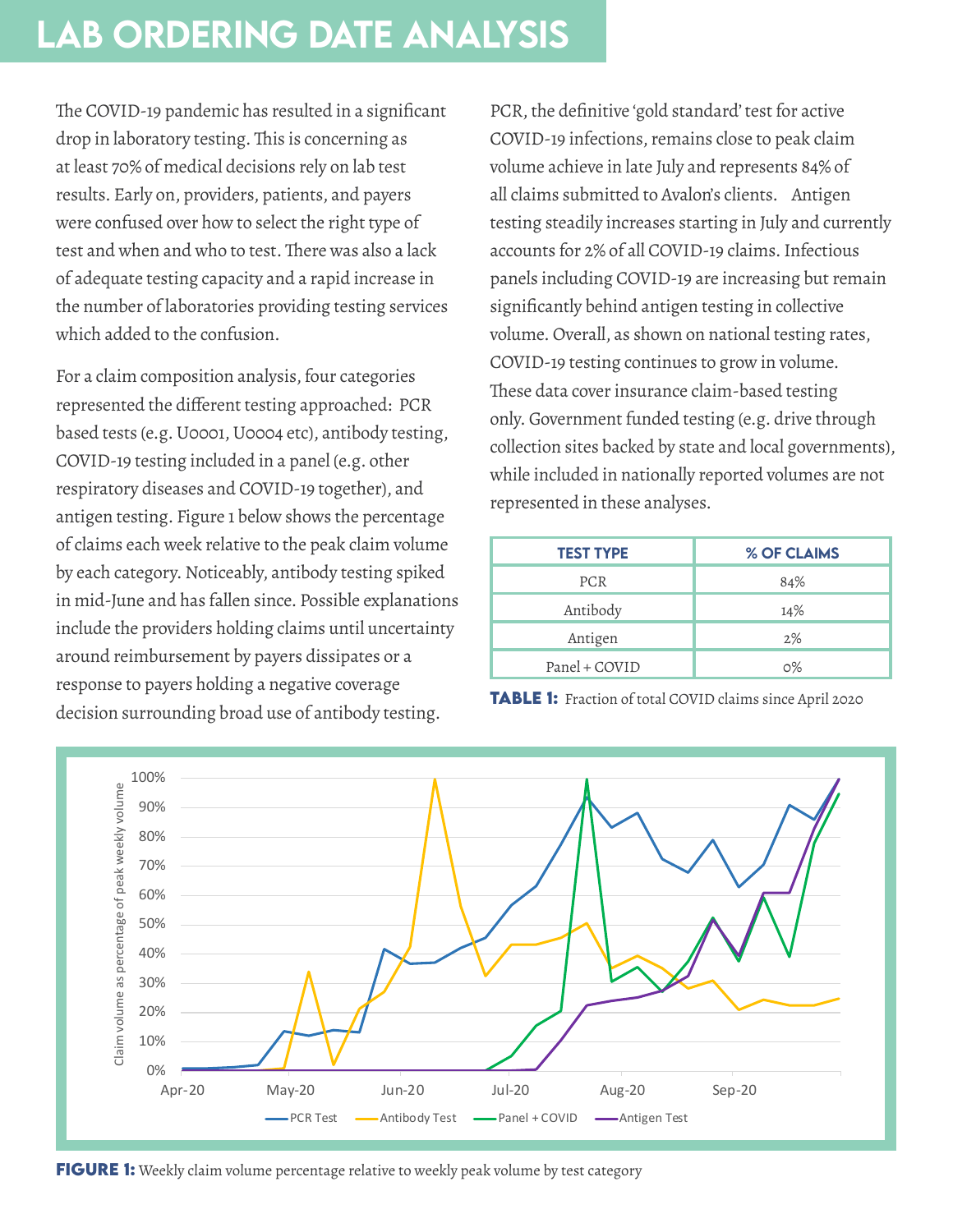In typical laboratory processes, the submission of a claim immediately follows the issuance of the final report to the physician. Therefore, the time between the date of service and the date of receipt approximates the turnaround time (TAT) for a test. Frequent changes in coding and reimbursement rates, uncertain implications of member cost sharing, limited reagents for tests, and reduced staffing levels in laboratories, among other factors contributed to significant delays between a sample being collected from a patient (date of service) and the submission of the corresponding claim (date of receipt).

The blue line in Figure 2 below that depicts a histogram of the TAT relative to peak TAT level early in the pandemic (May) and the extended percentage of claims taking over two weeks for submission demonstrates the culmination of the many factors listed above. Standard TAT times for laboratories,

across all places of service and all types of non-genetic tests for outpatient laboratory testing, averages less than seven days. Three months later, while the lab industry claims testing capacity exceeds demand and quicker results to the physician and patient, the surrogate TAT indicates longer than expected durations for test results (orange line). However, the time between receipt date and service date may not accurately represent the true turnaround time for the testing.

Certainly, TAT times associated with rapid testing, where results are provided in minutes to hours, such as point of care PCR and antigen testing, are not represented by the claim based surrogate measurements. Ultimately, the ambiguity of the first three months and the labor and testing shortages have subsided and laboratories are returning to expected performance.



FIGURE 2: Time between COVID date of service and date of claim submission to the health insurance plan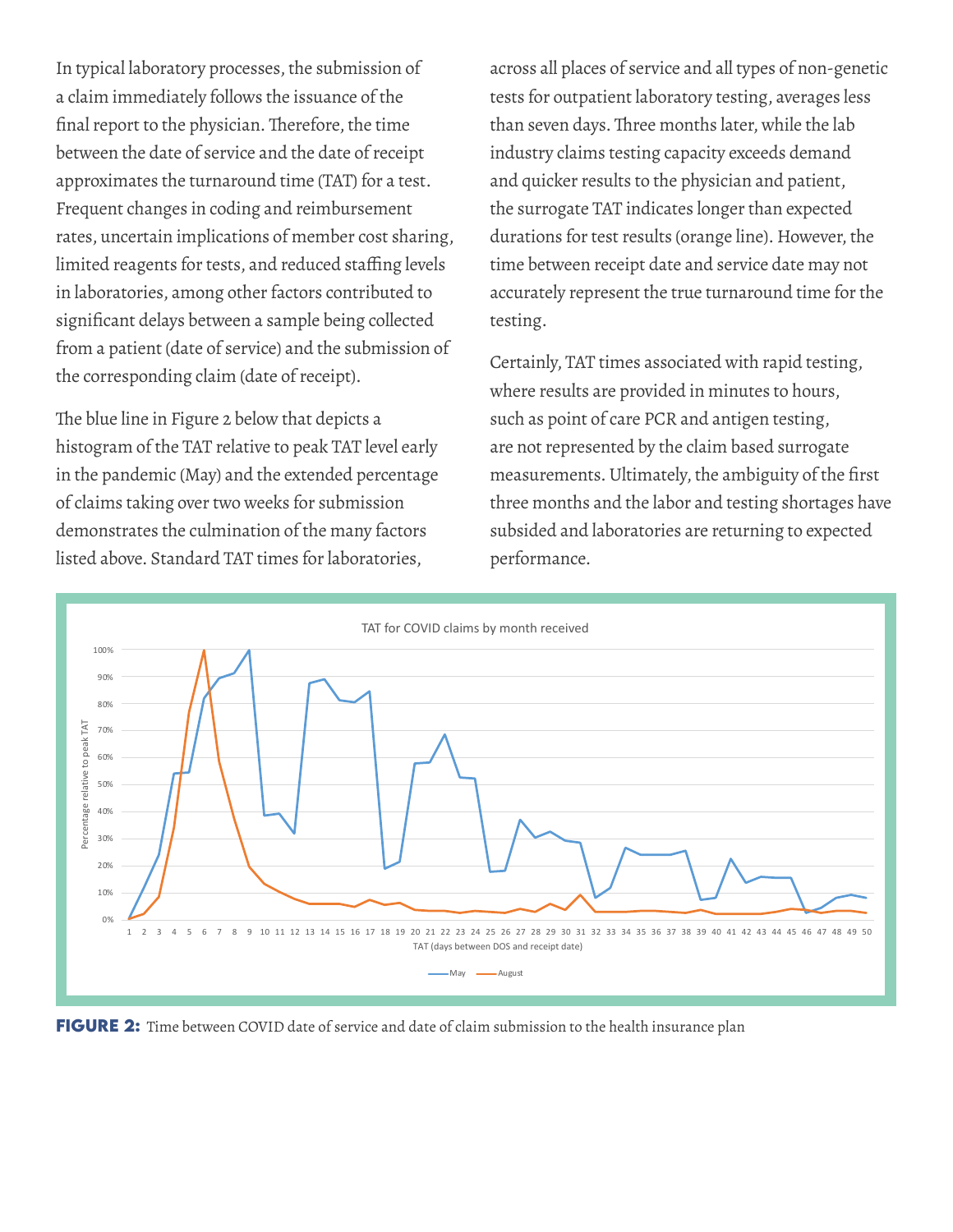

**FIGURE 3:** Weekly claim volume trend over time

To further discern the trends for specific of types of patients and tests, we evaluated subsets of the total trends over time.

Figures 4A-4C below depict three different types of patients and the corresponding weekly claim volume over time. The blue lines depict the groups weekly claim volume, and the dashed orange lines shows the overall trend as shown in Figure 3 (by receipt date). As mentioned previously, healthy individuals reduced testing more than other groups in the early stages of the pandemic. General medical visits include these healthy patients, and the group as a whole surpassed the overall trend materially commencing in August, potentially indicating a "catching up" from deferred visits or an increase in demand due to COVID concerns.

Contrasting general medical visits, diabetic patients dropped similarly to the total population, but rebounded faster. Since some diabetics require more frequent monitoring, their faster return to normal levels suggests fewer longer-term complications. As could be expected for patients with neoplasms, trending levels

remained above or equal to the total trending and may be entering a "catch up" period as well.







**FIGURE 4B:** Weekly claim volume trend over time - Diabetic Patients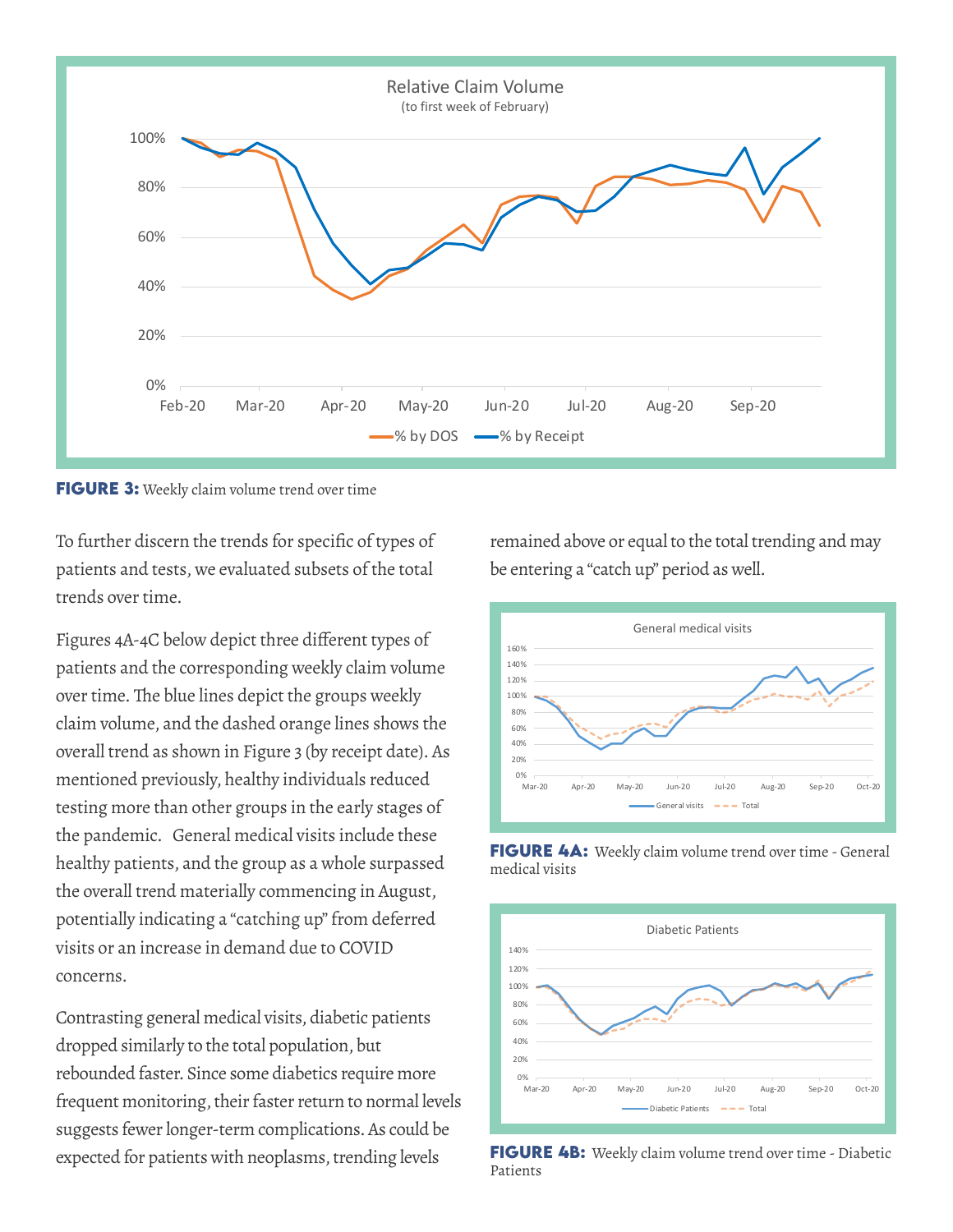

**FIGURE 4C:** Weekly claim volume trend over time - Patients witih neoplasms

Chemistry and Organ and Disease Oriented Panels are two high volume types of test categories which include such workhorse tests as hemoglobin A1c, free thyroxine, vitamin D, Comprehensive Metabolic Panel, Lipid Panel and General Health Panel.In each category, the changes in weekly claim volume over time (Figures 5A-5C below) are primarily driven by the changes in these two categories. Interestingly, the two categories are slightly over the total trend implying a drop in tests from other categories. For comparison, molecular pathology, an important but lower volume testing category, often used in clinical situations for cancer and preconception genetic testing, showed minimal reduction in claim volume throughout the spring and summer.



**FIGURE 5A:** Weekly claim volume trends over time -Chemistry



**FIGURE 5B:** Weekly claim volume trends over time - Organ or Disease Oriented Panels



**FIGURE 5C:** Weekly claim volume trends over time -Molecular Pathology

A further analysis showed that microbiology testing volume dropped overall and has not returned to pre-pandemic total weekly claim volume (Figure 6). Tests for flu testing, sexually transmitted diseases and streptococcus contribute greatly to the total microbiology test volume. Interestingly, sexually transmitted diseases followed the total weekly claim volume trend. However, influenza and streptococcus testing dropped precipitously to a fraction of the levels in January. In typical years, flu testing drops to near zero over the summer months and begins to tick upwards commencing in August (data not shown). While a delay of flu testing to later in September is atypical, previous years have shown similar patterns.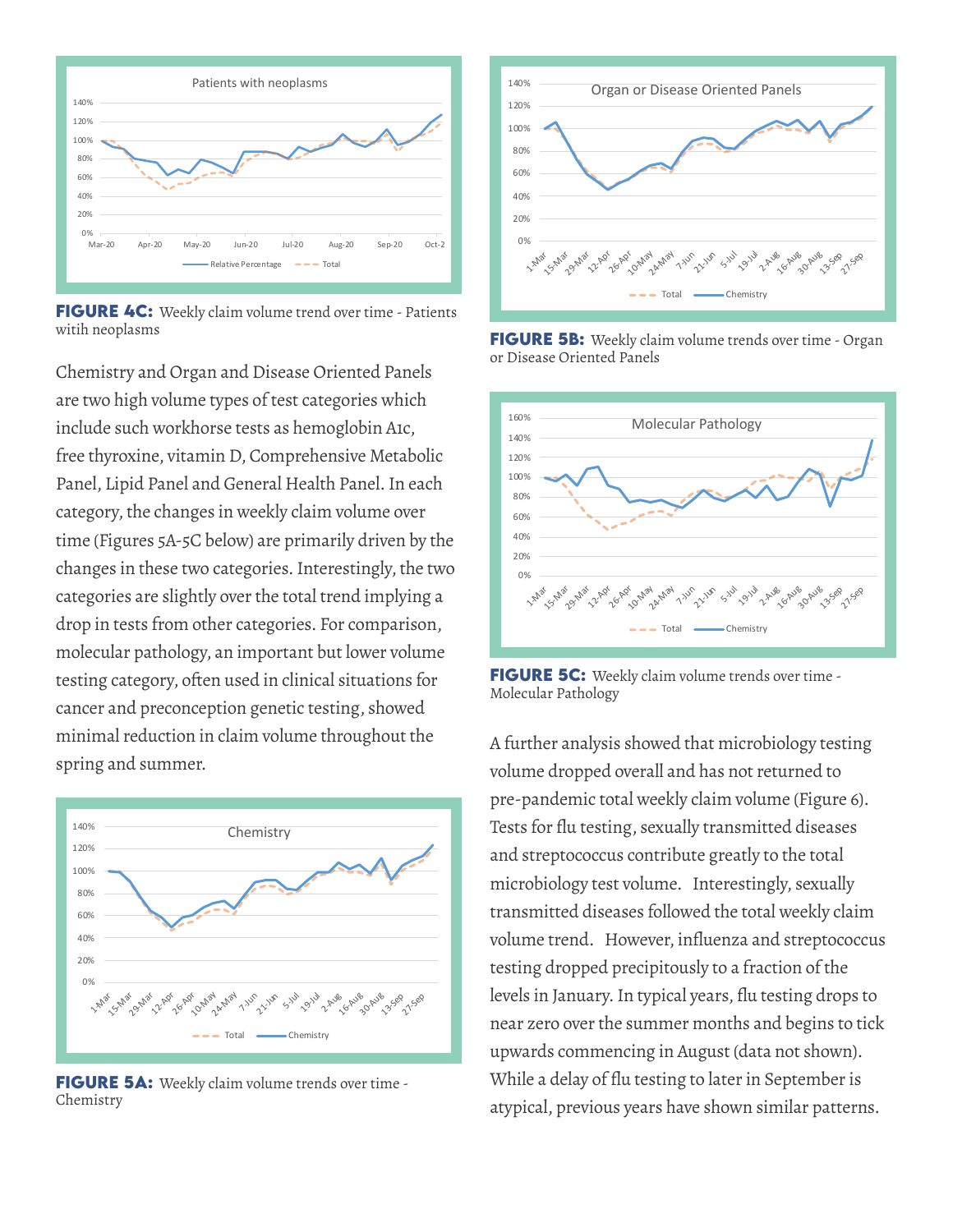Collectively, the above trends show a promising return of outpatient laboratory testing, which bodes well for patient screening and disease management. While various experts opine various predictions of

COVID-19 over the winter months, Avalon will share data-based insights and trends to assist with health plans' decision making.



FIGURE 6: Weekly claim volume trends over time of selected microbiology tests